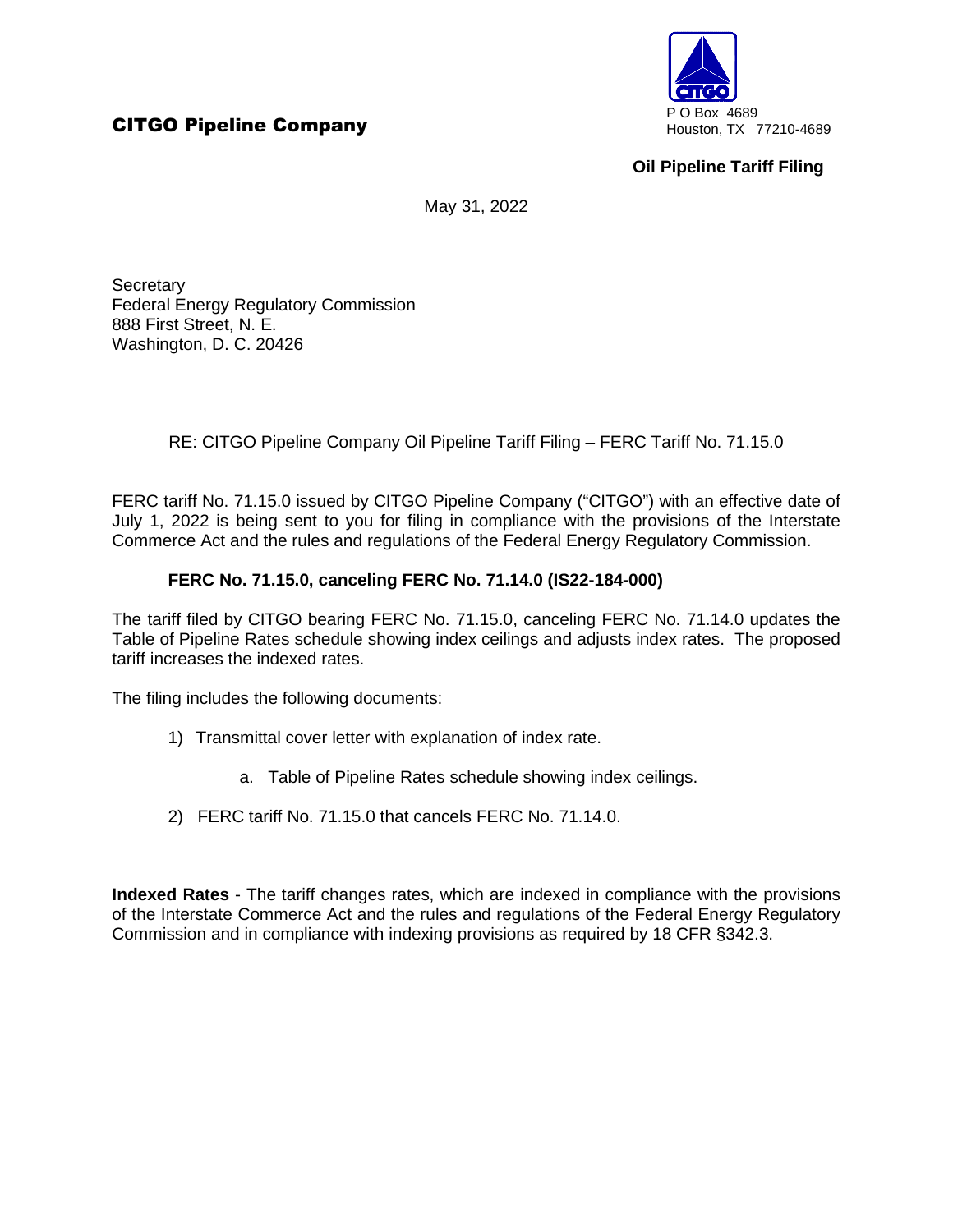### **FERC No 71.15.0 Transmittal Letter Page 2**

**Rules and Regulations** – There are no changes in the Rules and Regulations.

CITGO requests that any protest of the tariff filing be sent, at the same time of filing with FERC, to the undersigned at the contact information below and to CITGO's Legal Department by fax at (832) 486-1817 and email to hchasta@citgo.com.

I hereby certify I have on or before this day sent one copy of the publication listed hereon to each subscriber thereto by first class mail, electronic email or by other means of transmission agreed upon in writing by the subscriber.

\_\_\_\_\_\_\_\_\_\_\_\_\_\_\_\_\_\_\_\_\_\_\_\_\_\_\_\_\_\_\_\_\_\_\_\_\_\_\_\_\_\_\_\_\_\_\_\_\_\_\_\_\_\_\_\_\_\_\_\_\_\_\_\_\_\_\_\_

If you have any questions, please contact me at **scrosto@citgo.com** or (832) 486-4720 (Business Phone) or 281-684-9213 (Cell).

Sincerely,

CITGO Pipeline Company

Scott M. Croston Business Development Manager PO Box 4689 Houston, TX 77210 Email: scrosto@citgo.com